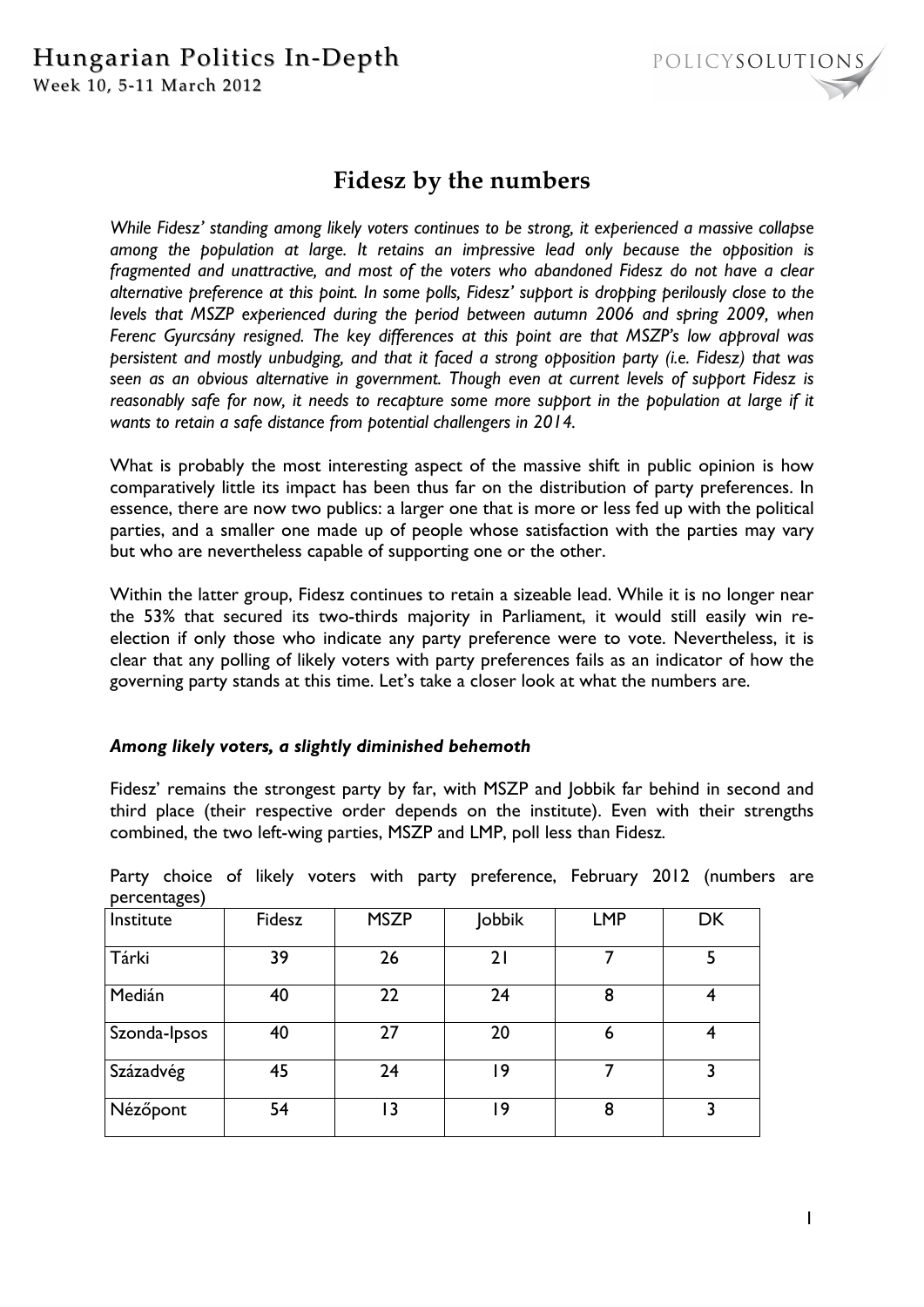

It is striking that the numbers of the various institutes are so close to one another, especially considering that their figures concerning the population at large (likely voters and presumable non-voters taken together) differ considerably.

Nézőpont's numbers for Fidesz and MSZP stand out, of course, but then again, they generally do: it appears that Nézőpont routinely overpolls its own offices, which would be one explanation why in its surveys Fidesz has lost hardly any of its lustre since 2010, even though the other institutes measure massive drops of varying degree. Even more egregiously, MSZP's support among likely voters is just over half of the average of the other institutes, which is a number most independent institutes would almost certainly run again before publishing. This kind of sustained discrepancy cannot be explained by anything but a systemic methodological error, which in this case may have been inspired by Nézőpont's desire to present Fidesz as considerably more popular than it really is.

In any case, Fidesz' lead as determined by the other institutes would be amply sufficient for an electoral victory. Though Fidesz would no longer command a majority of the vote, the Hungarian electoral system gives a massive bonus to the party that receives a plurality of votes in the individual constituencies, and it is obvious that Fidesz would still carry the vast majority of districts. To wit, running against a fragmented opposition MSZP won a solid majority of seats in parliament with a mere 33% of the popular vote in 1994, even before the new changes introduced by Fidesz further bolstered the strongest party, especially if it is Fidesz. It would take a unified opposition to defeat Fidesz' candidates in most districts, yet such an electoral alliance is at this point uncertain even among the left-wing parties, not to mention a co-operation with Jobbik.

#### *Fidesz' loss is nobody's gain*

Yet, Fidesz' continued dominance among likely voters conceals a massive loss of voter confidence since the election. According to Ipsos', Medián's and Tárki's more pessimistic numbers for Fidesz, it experienced roughly 13%-14% drop among likely voters as compared to its April 2010 results. That's hefty, but nothing compared to its huge drop in the population at large.

| Institute    | Fidesz | <b>MSZP</b> | Jobbik | <b>LMP</b> | <b>DK</b>      |
|--------------|--------|-------------|--------|------------|----------------|
| Tárki        | 20     | 13          |        | 3          |                |
| Medián       | 25     | 13          | 14     | 6          | $\overline{2}$ |
| Szonda-Ipsos | 18     | 13          | 8      |            | 7              |
| Századvég    | 27     | 15          |        | 6          | າ              |
| Nézőpont     | 3 I    | 9           | 2 ا    | 5          |                |

Party choice of all voting age citizens with party preference, February 2012 (numbers are percentages)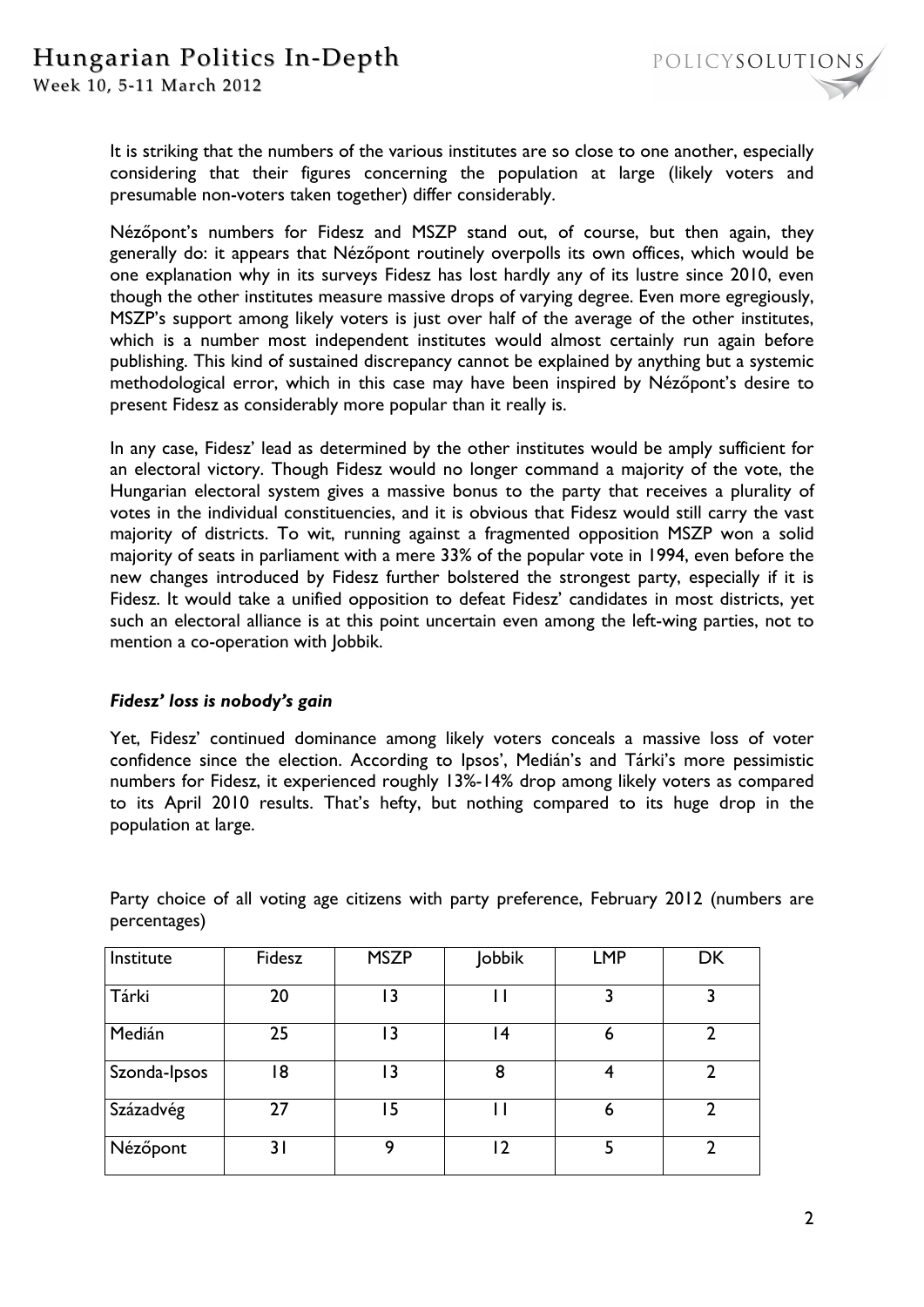Week 10, 5-11 March 2012

Except for Századvég, all the other major institutes claim that Fidesz lost half (Medián) or more (Tárki and Ipsos) of their support in the entire population. Though they both registered a slight uptick in Fidesz' support in February, Tárki and Ipsos have a particularly dire view of the governing party's position: their numbers for January, 18% and 16%, respectively, were not only the low point since the elections but are also perilously close to MSZP's measures under Ferenc Gyurcsány: before dropping to 12% just before his resignation in March 2009, MSZP stood at 17% in January (Tárki polls).

Fidesz current situation is very different, of course. First of all, Fidesz did not experience a sudden drop in popularity that persisted over years, like MSZP did after the 2006 election. Instead, Fidesz' numbers declined incrementally, mostly in steps of 1-2% a month. These small losses were nearly continuous, interrupted at most by one-two, at most three months of stability or slight upward trends.

It is of course possible to achieve a large degree of rejection even without any sudden drops, but Fidesz still has a very real opportunity to crawl out of the basement – because of the intensity of many voters' rejection, MSZP never had a chance to climb back up to its summer 2006 levels, or even anywhere near such numbers. And Fidesz' figures are already slightly up over last month in all but Medián's poll, though of course this may well prove to be nothing but a temporary correction as experienced already before.

#### *The also-rans*

There is recurring excitement in the news when one or the pollster proclaims that Jobbik has overtaken MSZP. In February, Medián claimed that Jobbik was now the second party, while the other major institutes still observe MSZP's slim but stable advantage. Based on MSZP's occasional slight rise or Jobbik's sporadic overtaking of MSZP, analysts are prone to declare either that MSZP will recapture its position as the sole and inevitable alternative to Fidesz or that Jobbik will emerge as the only serious challenger, with the former left-wing governing party gradually fading from relevance.

The truth however is that at this point there is no indication of either trend. Jobbik may or may not have passed MSZP from time to time, but the more relevant issue at this point is that its electoral success has thus far not proven a fluke. It commands solid support that places it roughly on par with the Socialists. Though in some months the gap opens up slightly in favour of MSZP, while at other times there are small Jobbik surges, over time the differences between their levels of support are marginal.

## *Steadfast and low*

To become competitive with Fidesz, one of them must pull away considerably, and though thus far their numbers are solid, neither has been able to capitalise on the phenomenon of vanishing Fidesz voters. Its rise need not take the shape of a sudden surge, but to become competitive, a challenging party should have gradually expanded its base taking over an appreciable portion of the voters that abandon the governing party.